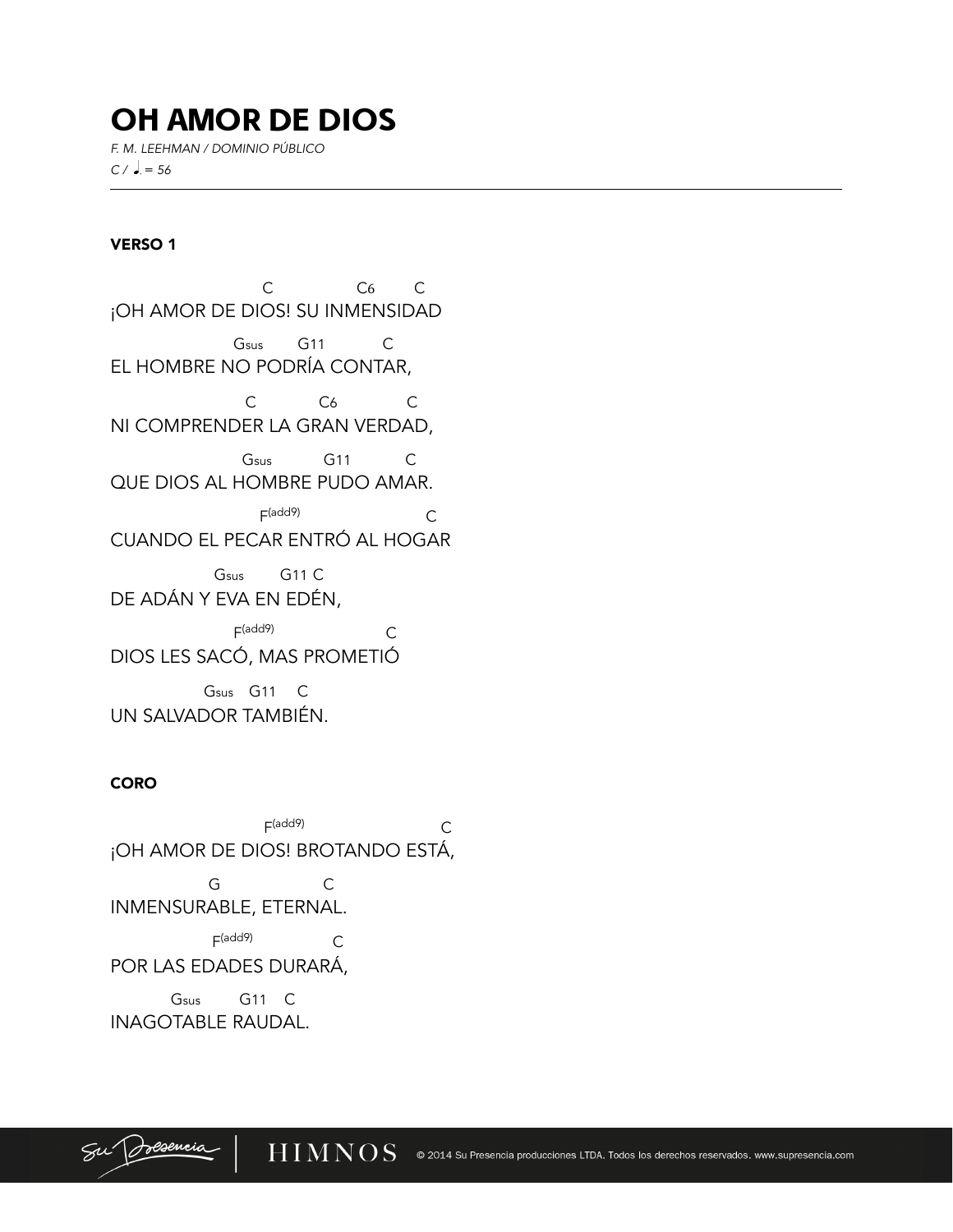OH AMOR DE DIOS

#### **VERSO 2**

 $C$   $C6$   $C$ SI FUERA TINTA TODO EL MAR Gsus G11 C Y TODO EL CIELO UN GRAN PAPEL,  $C6$   $C$  $\mathsf C$ Y CADA HOMBRE UN ESCRITOR Gsus G11 C Y CADA HOJA UN PINCEL.  $F(\text{add9})$   $C$ NUNCA PODRÍAN DESCRIBIR Gsus G11 C EL GRAN AMOR DE DIOS,  $F(add9)$  $\overline{C}$ QUE AL HOMBRE PUDO REDIMIR

Gsus G11 C DE SU PECADO ATROZ.